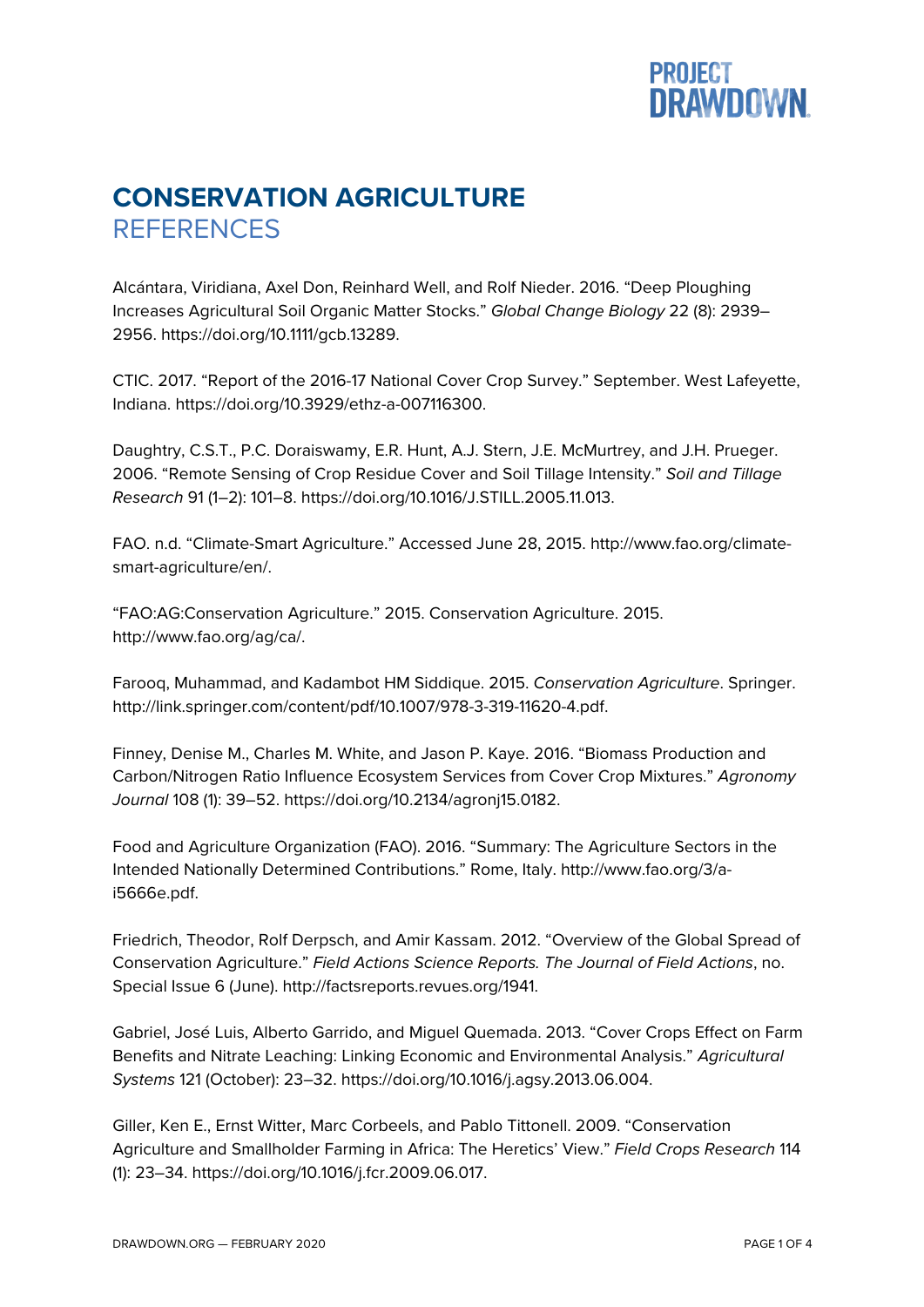Govaerts, Bram, N. Verhulst, A. Castellanos-Navarrete, K. D. Sayre, J. Dixon, and L. Dendooven. 2009. "Conservation Agriculture and Soil Carbon Sequestration: Between Myth and Farmer Reality." *Critical Reviews in Plant Sciences* 28 (3): 97–122. https://doi.org/10.1080/07352680902776358.

Griscom, Bronson W., Justin Adams, Peter W. Ellis, Richard A. Houghton, Guy Lomax, Daniela A. Miteva, William H. Schlesinger, et al. 2017. "Natural Climate Solutions." *Proceedings of the National Academy of Sciences* 114 (44): 11645–50. https://doi.org/10.1073/pnas.1710465114.

Guyton, Kathryn Z., Dana Loomis, Yann Grosse, Fatiha El Ghissassi, Lamia Benbrahim-Tallaa, Neela Guha, Chiara Scoccianti, et al. 2015. "Carcinogenicity of Tetrachlorvinphos, Parathion, Malathion, Diazinon, and Glyphosate." *The Lancet Oncology* 16 (5): 490–491. https://doi.org/10.1016/S1470-2045(15)70134-8.

Hellin, Jonathan, and Santiago López Ridaura. 2016. "Soil and Water Conservation on Central American Hillsides: If More Technologies Is the Answer, What Is the Question?" *AIMS Agriculture and Food* 1 (2): 194–207. https://doi.org/10.3934/agrfood.2016.2.194.

Kaye, Jason P., and Miguel Quemada. 2017. "Using Cover Crops to Mitigate and Adapt to Climate Change. A Review." *Agronomy for Sustainable Development* 37 (1). https://doi.org/10.1007/s13593-016-0410-x.

Knowler, Duncan, and Ben Bradshaw. 2007. "Farmers' Adoption of Conservation Agriculture: A Review and Synthesis of Recent Research." *Food Policy* 32 (1): 25–48. https://doi.org/10.1016/j.foodpol.2006.01.003.

Lal, Rattan. 2010. "Managing Soils and Ecosystems for Mitigating Anthropogenic Carbon Emissions and Advancing Global Food Security." *BioScience* 60 (9): 708–21. https://doi.org/10.1525/bio.2010.60.9.8.

Mayer, Allegra, Zeke Hausfather, Andrew D. Jones, and Whendee L. Silver. 2018. "The Potential of Agricultural Land Management to Contribute to Lower Global Surface Temperatures." *Science Advances* 4 (8): 1–9. https://doi.org/10.1126/sciadv.aaq0932.

Miguez, Fernando E., and Germán A. Bollero. 2005. "Review of Corn Yield Response under Winter Cover Cropping Systems Using Meta-Analytic Methods." *Crop Science* 45 (6): 2318– 29. https://doi.org/10.2135/cropsci2005.0014.

Mutua, Joseph, Jonathan Muriuki, Peter Gachie, Mieke Bourne, and Jude Capis. 2014. "Conservation Agriculture With Trees: Principles and Practice." *A Simplified Guide for Extension Staff and Farmers. World Agroforestry Centre,(ICRAF) Nairobi, Kenya*. http://www.worldagroforestry.org/downloads/Publications/PDFS/TM17693.pdf.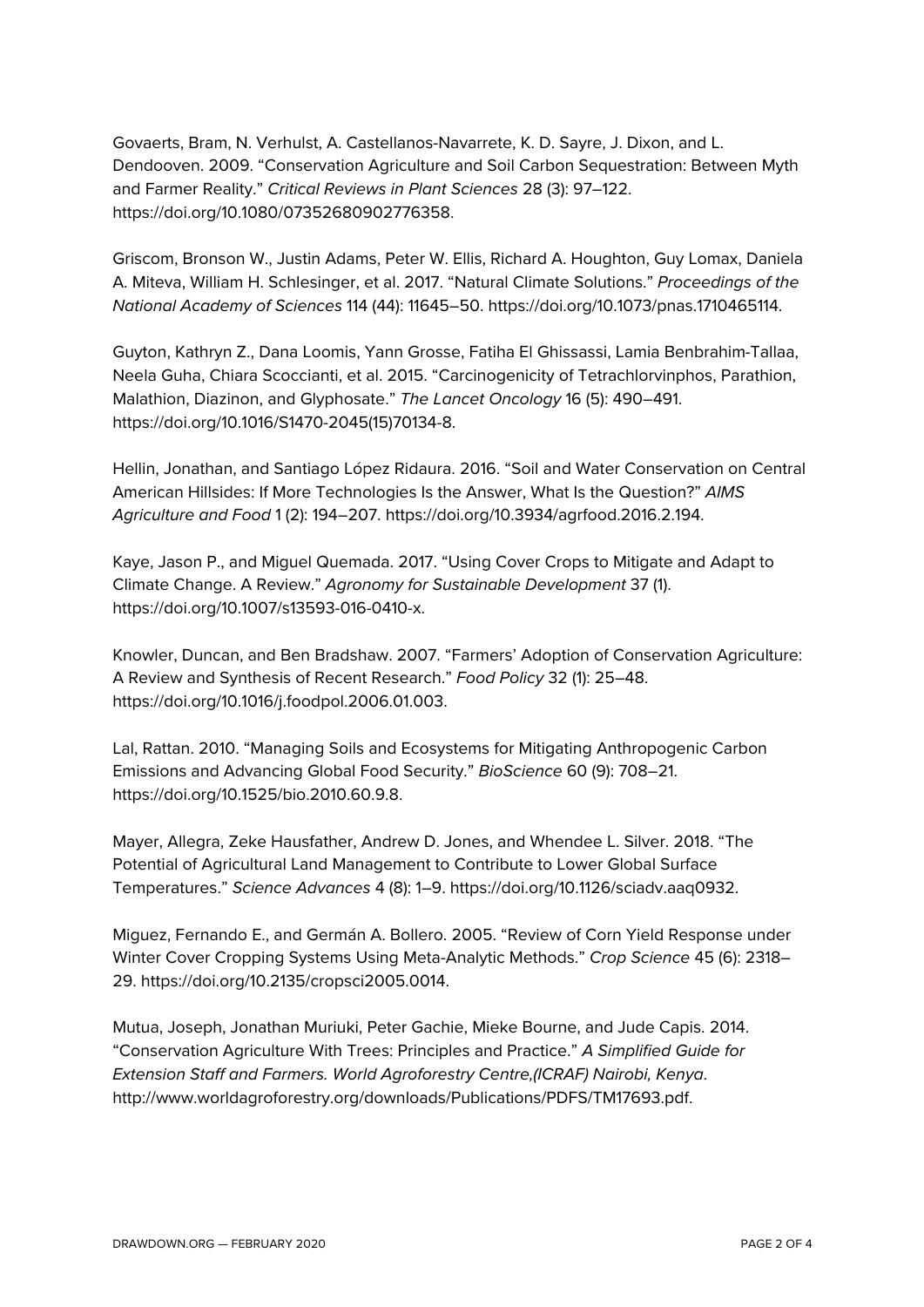Nail, Elizabeth L., Douglas L. Young, and William F. Schillinger. 2007. "Diesel and Glyphosate Price Changes Benefit the Economics of Conservation Tillage versus Traditional Tillage." *Soil and Tillage Research* 94 (2): 321–27. https://doi.org/10.1016/j.still.2006.08.007.

Pittelkow, Cameron M., Xinqiang Liang, Bruce A. Linquist, Kees Jan van Groenigen, Juhwan Lee, Mark E. Lundy, Natasja van Gestel, Johan Six, Rodney T. Venterea, and Chris van Kessel. 2015. "Productivity Limits and Potentials of the Principles of Conservation Agriculture." *Nature* 517 (7534): 365–368. https://doi.org/10.1038/nature13809.

Poeplau, Christopher, and Axel Don. 2015. "Carbon Sequestration in Agricultural Soils via Cultivation of Cover Crops–A Meta-Analysis." *Agriculture, Ecosystems & Environment* 200: 33–41.

Poulton, Paul, Johnny Johnston, Andy Macdonald, Rodger White, and David S. Powlson. 2018. "Major Limitations to Achieving '4 per 1000' Increases in Soil Organic Carbon Stock in Temperate Regions: Evidence from Long-Term Experiments at Rothamsted Research, United Kingdom." *Global Change Biology* 24 (6): 2563–2584. https://doi.org/10.1111/gcb.14066.

Powlson, David S., Clare M. Stirling, M. L. Jat, Bruno G. Gerard, Cheryl A. Palm, Pedro A. Sanchez, and Kenneth G. Cassman. 2014. "Limited Potential of No-till Agriculture for Climate Change Mitigation." *Nature Climate Change* 4 (8): 678–683.

Quemada, M., M. Baranski, M.N.J. Nobel-de Lange, A. Vallejo, and J.M. Cooper. 2013. "Meta-Analysis of Strategies to Control Nitrate Leaching in Irrigated Agricultural Systems and Their Effects on Crop Yield." *Agriculture, Ecosystems & Environment* 174 (July): 1–10. https://doi.org/10.1016/j.agee.2013.04.018.

Quemada, Miguel, and Craig S.T. Daughtry. 2016. "Spectral Indices to Improve Crop Residue Cover Estimation under Varying Moisture Conditions." *Remote Sensing* 8 (8). https://doi.org/10.3390/rs8080660.

Rodale Institute. n.d. "Rodale Institute :: Organic Pioneers since 1947." Accessed June 28, 2015. http://rodaleinstitute.org/.

Scharlemann, Jörn PW, Edmund VJ Tanner, Roland Hiederer, and Valerie Kapos. 2014. "Global Soil Carbon: Understanding and Managing the Largest Terrestrial Carbon Pool." *Carbon Management* 5 (1): 81–91. https://doi.org/10.4155/cmt.13.77.

Smith, P. D., Z. Martino, D Cai, and H Gwary. 2007. "Agriculture." In *Climate Change 2007: Mitigation of Climate Change: Contribution of Working Group III to the Fourth Assessment Report of the Intergovernmental Panel on Climate Change*, edited by Bert Metz. Cambridge ; New York: Cambridge University Press. http://www.ipcc.ch/pdf/assessmentreport/ar4/wg3/ar4-wg3-chapter8.pdf.